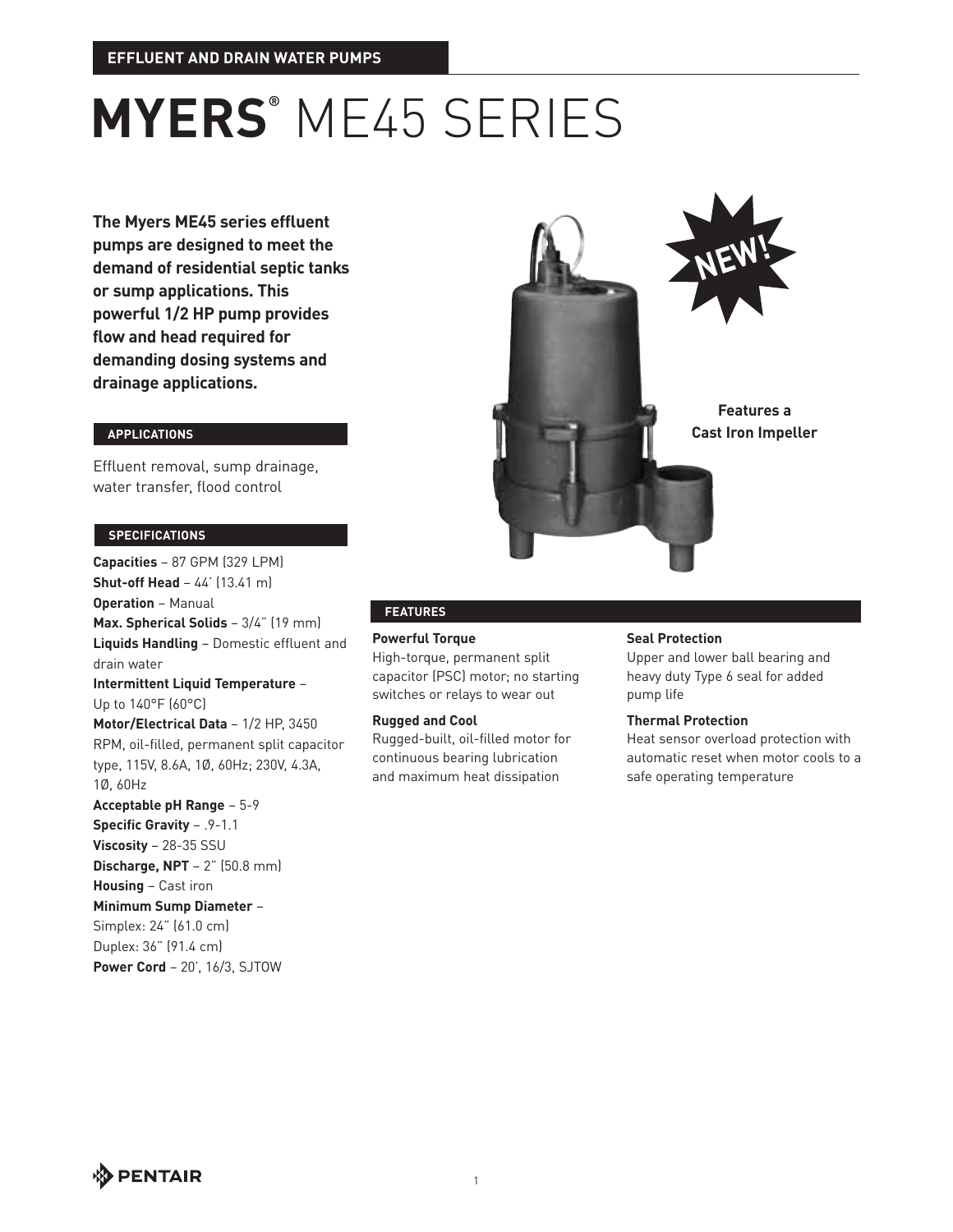# **MYERS®** M45 SERIES

### **ORDERING INFORMATION**

| Catalog<br><b>Number</b> | НP  | <b>Volts</b> | Phase/<br><b>Cycles</b> | Amps | <b>Discharge</b><br><b>Size</b> | <b>Switch</b><br><b>Type</b> | Cord<br>Lenath | Approx.<br>Wt.<br>Lbs. |
|--------------------------|-----|--------------|-------------------------|------|---------------------------------|------------------------------|----------------|------------------------|
| ME45MC-11                | 1/2 | 115          | 1/60                    | 8.6  | $\sim$ "                        | Manual                       | -20'           | 58                     |
| ME45MC-21                | 1/2 | 230          | 1/60                    | 4.3  | $\sim$ "                        | Manual                       | 20'            | 58                     |

# **DIMENSIONS**





# **PUMP PERFORMANCE**

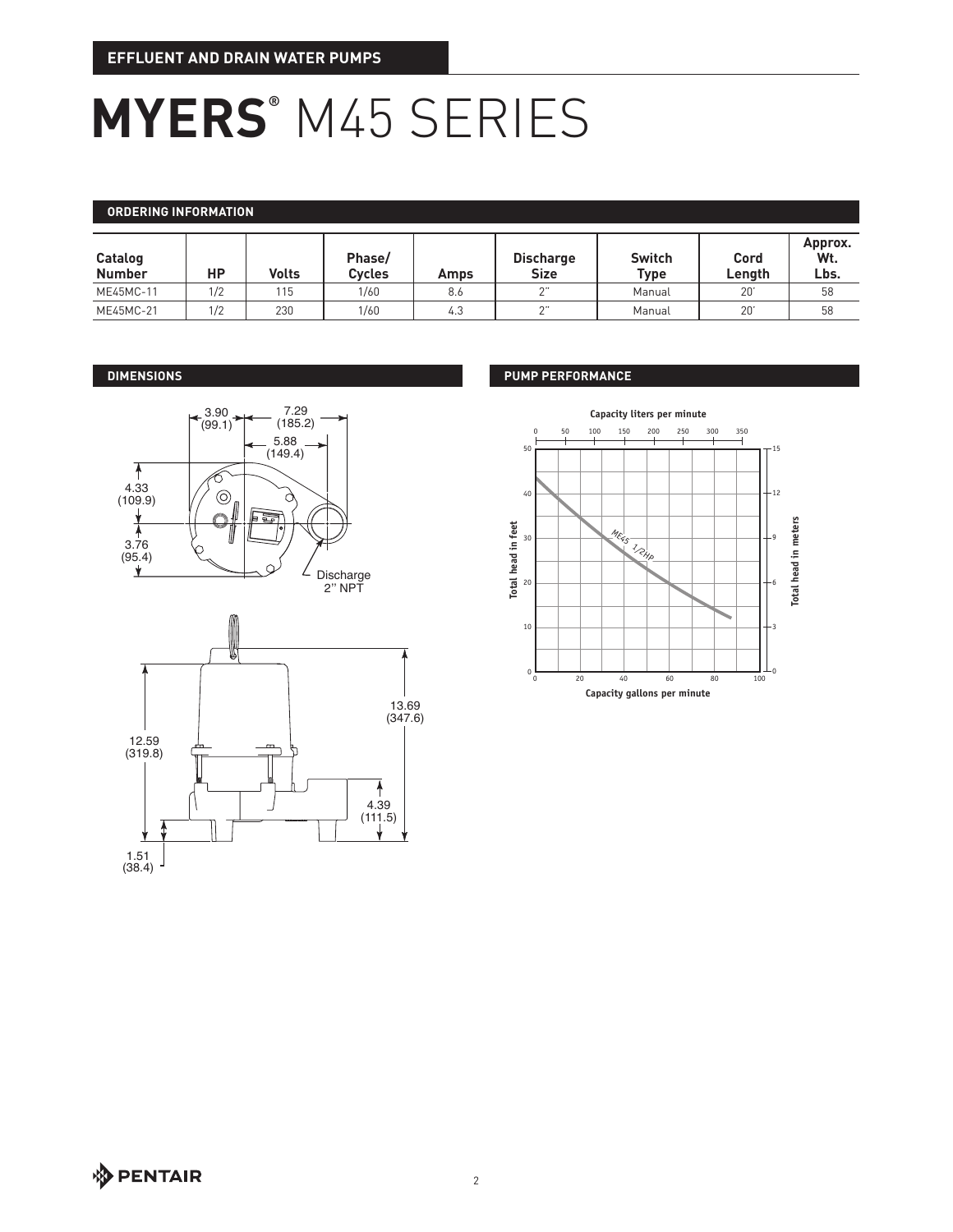# **MYERS®** M45 SERIES

#### **SPECIFICATIONS**

**Effluent Pumps –** Pump(s) shall be F. E. Myers ME45 Series effluent pump selected in accordance with the following design criteria:

| Number of Pumps:       |                                                 |  |  |
|------------------------|-------------------------------------------------|--|--|
| Primary Design Flow:   |                                                 |  |  |
| Primary Design Head:   |                                                 |  |  |
| Minimum Shut-off Head: | 44'                                             |  |  |
| Motor Horsepower:      | 1/2                                             |  |  |
| Motor Speed:           | 3450 RPM                                        |  |  |
| Electrical:            | 115 Volts, 1Ø, 60 Hz or<br>230 Volts, 10, 60 Hz |  |  |

**Pump –** The pump shall be designed to handle septic tank effluent and be capable of passing 3/4 inch spherical solids. The pump shall be capable of handling liquids with temperatures to 140°F intermittent.

**Motor –** The pump motor shall be of the submersible type rated 1/2 hp at 3450 RPM and shall be for \_\_\_\_\_115 volts or \_\_\_\_\_230 volts single phase, 60 cycles. Single phase motor shall be PSC motor with no relays or starting switches. Stator winding shall be of the open type with Class B insulation rated for 130°C maximum operating temperature. The winding housing shall be filled with clean dielectric oil to lubricate bearings and seals, and transfer heat from the windings to the outer shell.

The motor shall be capable of operating over the full range of the performance curve without overloading the motor and causing any objectionable noise or vibration. The motor shall have two bearings to support the rotor; an upper sleeve bearing to accommodate radial loads and a lower sleeve bearing with thrust pad to take thrust and radial loads.

A heat sensor thermostat and overload shall be attached to the top end of the motor windings and shall be wired in series with the windings to stop the motor if the motor winding reaches 200°C. The overload thermostat shall reset automatically when the motor cools to a safe operating temperature.

Power Cord – The motor power cord shall be 20 feet SJTOW type. The power and switch cords shall be of the positive sealing type. The power and switch cable connections shall be sealed at the motor entrance by means of a compression nut which serves to make a positive electrical connection and prevent water from entering the cable jacket and motor housing.

**Shaft Seal –** The motor shall be protected by a rotating mechanical shaft seal. The seals shall have carbon and ceramic seal faces lapped to a tolerance of 1 -3 light band. Metal parts and springs for seals shall be 18 - 8 series stainless steel.

**Pump Impeller –** The pump impeller shall be of the two vane semi-open type. The impeller shall be constructed of cast iron.

**Motor Housing –** The motor housing castings shall be of high tensile strength Class 30 gray cast iron. Castings shall be painted with a high quality, 1/8" thick (per UL778) baked epoxy spray for corrosion protection.

**Pump Case –** The pump case shall be a high efficiency volute design capable of passing 3/4 inch spherical solids. The pump volute shall be constructed of cast iron.

**Fasteners –** All exposed fasteners shall be of 300 series stainless steel.